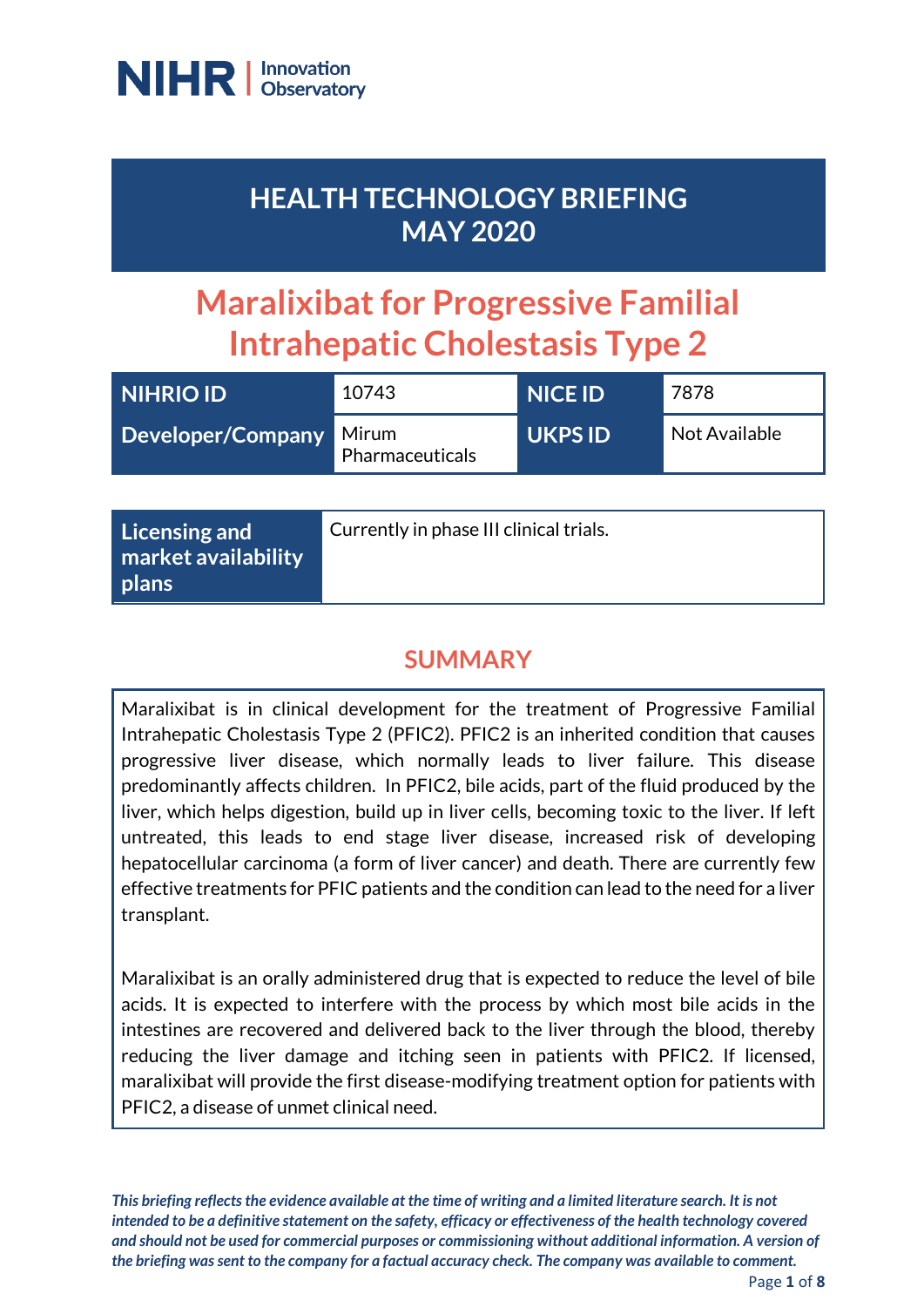### **PROPOSED INDICATION**

Treatment of Progressive Familial Intrahepatic Cholestasis type 2 (PFIC2) in patients one year of age and older. 1-4

## **TECHNOLOGY**

#### **DESCRIPTION**

Maralixibat (LUM001, SHP-625) is a novel, oral, minimally-absorbed selective inhibitor of the apical sodium-dependent bile acid transporter (ASBT). ASBT is present in the small intestine and mediates the uptake of bile acids in the intestines, recycling them back to the liver. ASBT inhibition results in more bile acids being excreted in the faeces, leading to lower levels of bile acids systemically, thereby reducing bile acid mediated liver damage. This leads to improvements in liver function, pruritus and other symptoms of cholestatic liver diseases.<sup>5</sup>

Maralixibat is currently in clinical development for the treatment of Progressive Familial Intrahepatic Cholestasis. Maralixibat has been studied in the ongoing INDIGO phase 2 study (NCT02057718). INDIGO is an open label phase 2 trial of maralixibat at doses of 280 mcg/kg once daily or 280 mcg/kg twice daily depending on level of response for 124 weeks of treatment.<sup>2,6</sup>

Aphase III clinical trial (MARCH-PFIC, NCT03905330) in children with PFIC2 is also underway with a six month primary endpoint and subsequent roll-over to open label therapy long-term. The regime for this trial is maralixibat oral solution (up to 600 microgram per kilogram [mcg/kg]) orally twice daily for 26 weeks.<sup>1</sup>

#### **INNOVATION AND/OR ADVANTAGES**

There are no approved drug therapies for PFIC2. Patients are sometimes treated with antibiotics or antihistamines but these are not effective in all cases. There is also no conclusive evidence that demonstrates they stop the progression of liver disease which can lead to patients needing surgery and liver transplants.<sup>7</sup>

Maralixibat is a potential new treatment option for PFIC2 that may help reduce elevated bile acid levels (cholestasis) thereby delaying liver events (surgery, transplant, liver cancer or death) and alleviate the intense itch associated with  $P_{0}^{2}$ 

#### **DEVELOPMENT STATUS AND/OR REGULATORY DESIGNATIONS**

Maralixibat does not currently have Marketing Authorisation in the EU/UK for any indication.

In January 2014, Maralixibat was granted Orphan Drug Designation for the treatment of progressive familial intrahepatic cholestasis. $^{\textrm{\textregistered}}$ 

Maralixibat received FDA Breakthrough Therapy Designation for progressive familial intrahepatic cholestasis type 2 (PFIC2) in June 2016.<sup>10</sup>

Maralixibat is in phase II clinical development for Cholestatic Liver Disease and Alagille Syndrome.<sup>11</sup>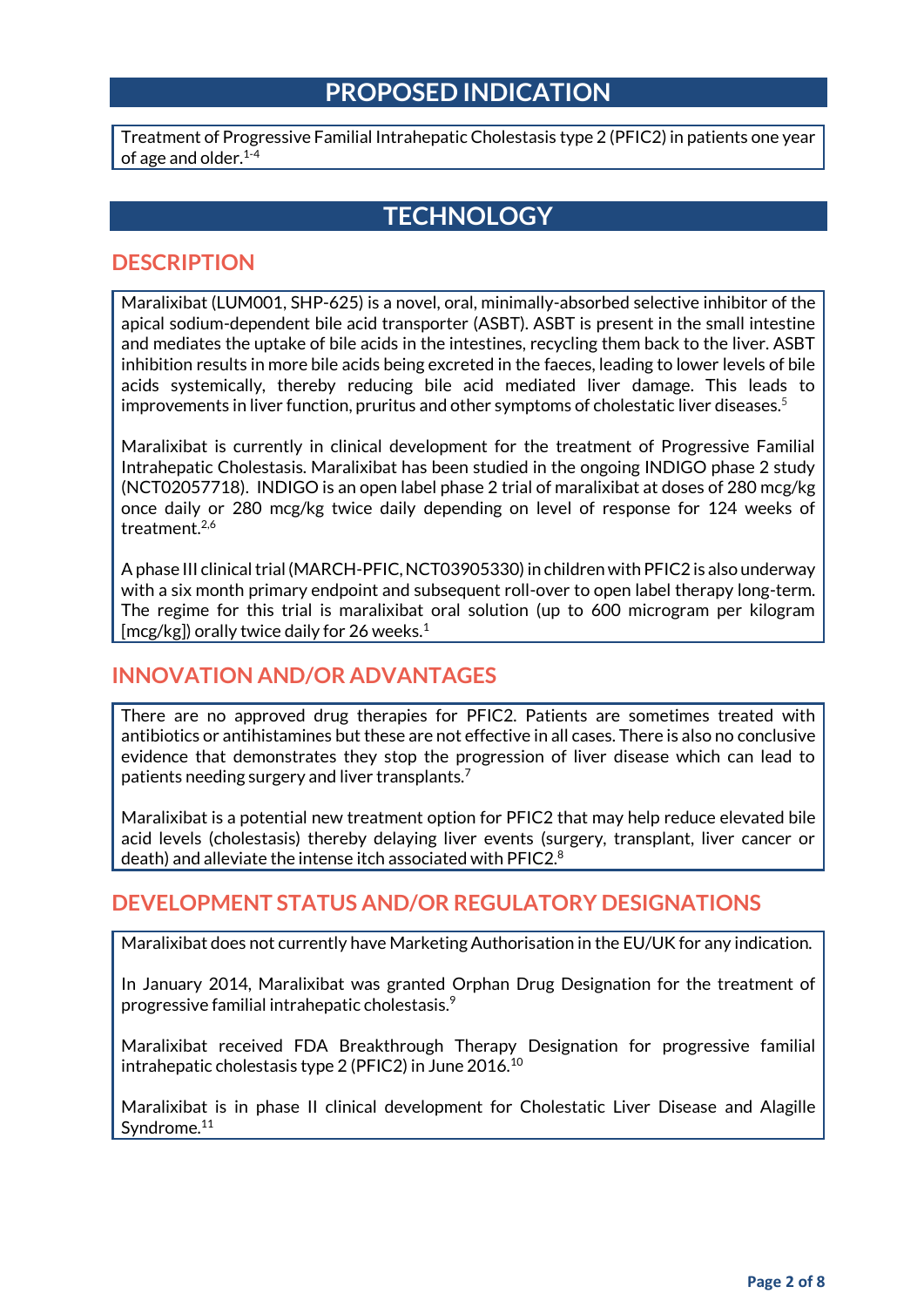# **PATIENT GROUP**

#### **DISEASE BACKGROUND**

Progressive familial intrahepatic cholestasis type 2 (PFIC2) is one of a heterogeneous group of autosomal recessive disorders that disrupt bile formation and present with cholestasis of hepatocellular origin. <sup>12</sup> Specific gene defects have been identified for three subtypes of PFIC, affecting bile acid secretion or phospholipid secretion.<sup>7</sup> PFIC2 is caused by impaired bile salt secretion due to defects in ABCB11, a gene encoding the bile salt export pump protein (BSEP) hence it is sometimes referred to as BSEP deficiency. <sup>13</sup> With the liver cells' ability to secrete bile impaired, build up causes liver disease in affected individuals. PFIC2 usually appears in the first few months of life and the disease predominantly affects children. $^{12,14}$ 

Initial symptoms associated with PFIC may be foul smelling, greasy stools or watery diarrhoea, jaundice, pruritus (itching), failure to thrive, vitamin deficiencies and enlarged liver. <sup>7</sup> The pruritus has been described as extremely distressing and debilitating and is often the goal of surgical therapy and liver transplant, even prior to liver progression.<sup>15</sup>

PFIC2 eventually progresses to cause life-threatening complications including the formation of fibrous tissue (fibrosis) and liver regeneration with scarring (cirrhosis) in the liver, resulting in liver failure. Without surgical intervention, these complications may develop by the end of the first decade of life. Children with PFIC2 may have a greater risk of developing a form of liver cancer known as hepatocellular carcinoma, potentially before the age of one.<sup>7</sup>

#### **CLINICAL NEED AND BURDEN OF DISEASE**

PFIC affects males and females in equal numbers. The exact incidence is unknown, but these disorders are extremely rare. In their milder forms these disorders often go unrecognized or misdiagnosed, meaning they may be under-diagnosed, making it difficult to determine their true frequency in the general population.<sup>7</sup> While the exact prevalence remains unknown, the estimated prevalence at birth varies between 1 in 50,000 and 1 in 100,000.<sup>13</sup> PFIC2 is the most common subtype and is diagnosed in 50-60 % of all PFIC patients.<sup>16</sup>

It is thought that PFIC represents the cause of cholestasis in 10–15% of children, and 10–15% of liver transplantation indications in children. <sup>12</sup> Only 33% of PFIC2 patients survive with their native liver by adulthood.<sup>17</sup>

PFIC is included in the ICD-10 code group K76.8 "Other specified diseases of the liver". Hospital Episode Statistics from England recorded 2,147 finished consultant episodes, 1,542 admissions and 437 day cases with the code K76.8 in 2018-19.<sup>18</sup>

The average age at onset is 3 months, although some patients do not develop symptoms until later childhood or adolescence. PFIC can progress rapidly and cause cirrhosis during infancy, or may progress slowly with minimal scarring well into adolescence. Few patients survive into the third decade of life without treatment.<sup>19</sup> In England in 2018, 23 deaths were recorded with ICD-10 code K76.8 as the underlying cause of death.<sup>20</sup>

The population likely to be eligible to receive maralixibat could not be estimated from available published sources.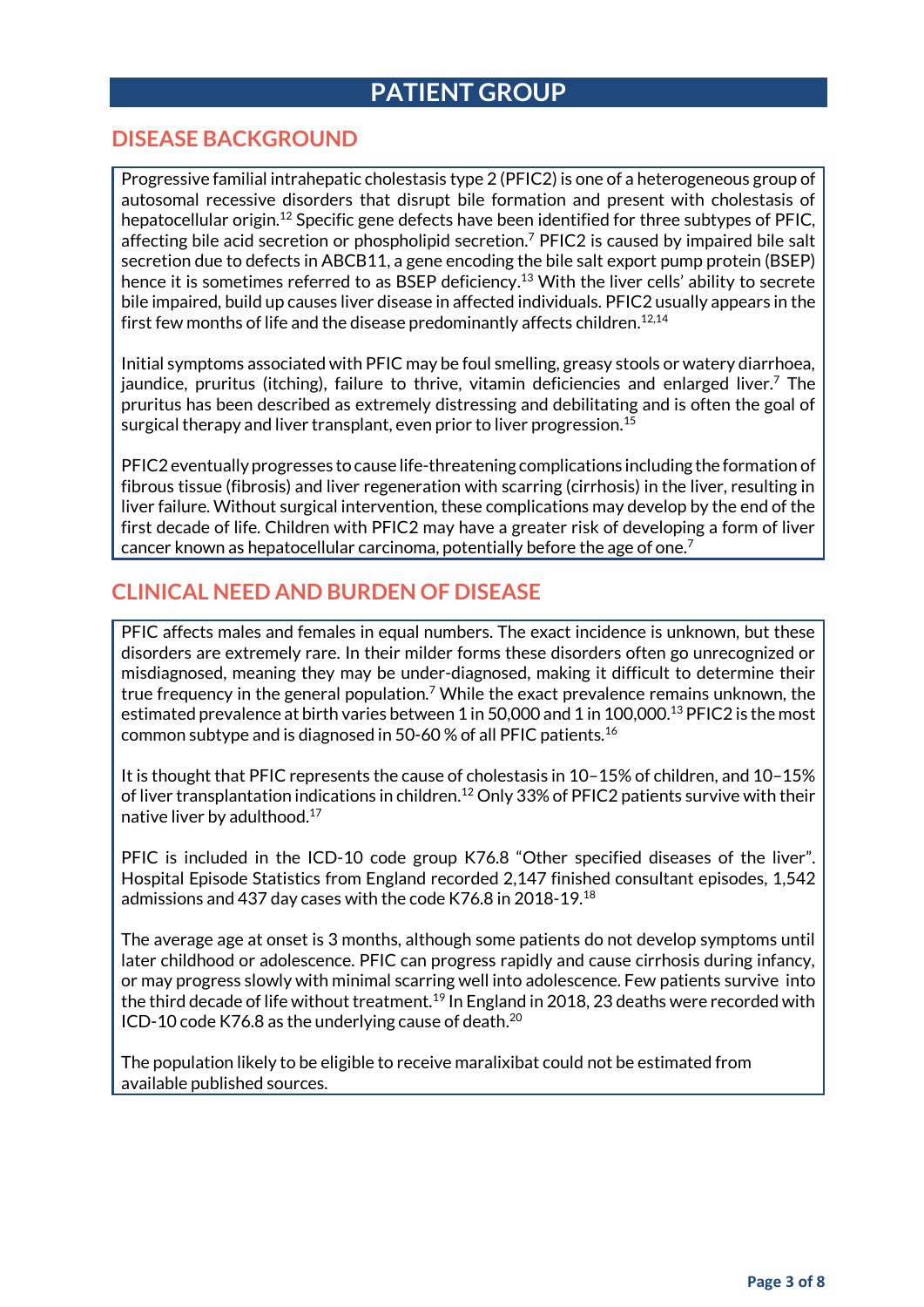# **PATIENT TREATMENT PATHWAY**

#### **TREATMENT PATHWAY**

No specific therapy exists for individuals with PFIC. Treatment is directed toward the specific symptoms that are apparent in each individual. Supplemental treatment with vitamins and nutrients is essential for individuals with malabsorption. Such treatment may include restoring vitamins A, D, E, and K. Calcium, phosphate, and zinc supplementation may also be required.<sup>7</sup>

In some PFIC2 patients, surgical biliary diversion can also relieve pruritus and slow disease progression. However, most PFIC patients are ultimately candidates for liver transplantation. Monitoring of hepatocellular carcinoma should be offered from the first year of life.<sup>13</sup>

#### **CURRENT TREATMENT OPTIONS**

There are no satisfactory treatments authorised in the EU for PFIC2. $^9$ 

Ursodeoxycholic acid is often the initial treatment option for affected individuals and may be effective in some cases to prevent liver damage.<sup>13</sup> Additional drug therapies that have been used to treat individuals with PFIC include phenobarbital, rifampin, cholestyramine, and antihistamines. These therapies can alleviate or improve some of the clinical symptoms such as intense itching. However, they are not effective in all cases and there is no conclusive evidence that demonstrates that they stop the progression of liver disease.<sup>7</sup>

#### **PLACE OF TECHNOLOGY**

If licensed, maralixibat will provide the first disease-modifying treatment option for patients with progressive familial intrahepatic cholestasis type 2, who have few effective, and no approved, treatments available.

| <b>CLINICAL TRIAL INFORMATION</b> |                                                                                                                                                                                                                                                                                                                                                                                                             |                                                                                                                                                                                                                                                                                              |  |  |
|-----------------------------------|-------------------------------------------------------------------------------------------------------------------------------------------------------------------------------------------------------------------------------------------------------------------------------------------------------------------------------------------------------------------------------------------------------------|----------------------------------------------------------------------------------------------------------------------------------------------------------------------------------------------------------------------------------------------------------------------------------------------|--|--|
| <b>Trial</b>                      | MARCH-PFIC, NCT03905330,<br>EudraCT 2019-001211-22; MRX-502:<br>Randomized Double-blind Placebo-<br>controlled Phase 3 Study to Evaluate<br>the Efficacy and Safety of Maralixibat in<br>the Treatment of Subjects With<br>Progressive Familial<br>Intrahepatic<br>Cholestasis (PFIC)<br>Phase III - ongoing<br><b>Location:</b> EU (including the UK),<br>Canada, United States and<br>other<br>countries. | NCT04185363; MRX-503:<br>An<br>Open-label Extension Study to<br>Evaluate the Long-term Safety and<br>Efficacy of Maralixibat in the<br>Treatment of Subjects With<br>Progressive Familial Intrahepatic<br>Cholestasis (PFIC)<br><b>Phase III extension</b><br><b>Location: United States</b> |  |  |
| <b>Trial design</b>               | Randomised, parallel<br>assignment,<br>double-blind, placebo-controlled                                                                                                                                                                                                                                                                                                                                     | Open label extension, single group<br>assignment                                                                                                                                                                                                                                             |  |  |
| Population                        | $N=30$ , aged $\geq 12$ months and < 18 years<br>of age at the time of consent                                                                                                                                                                                                                                                                                                                              | N= 30, aged 1 to 18 Years,<br>Completion of study MRX-502                                                                                                                                                                                                                                    |  |  |
| Intervention(s)                   | Maralixibat oral solution (up to 600<br>microgram per kilogram [mcg/kg]) orally<br>twice daily for 26 weeks                                                                                                                                                                                                                                                                                                 | Maralixibat oral solution (up to<br>microgram per kilogram<br>600<br>[mcg/kg]) twice daily for up to 104<br>weeks                                                                                                                                                                            |  |  |

## **Page 4 of 8**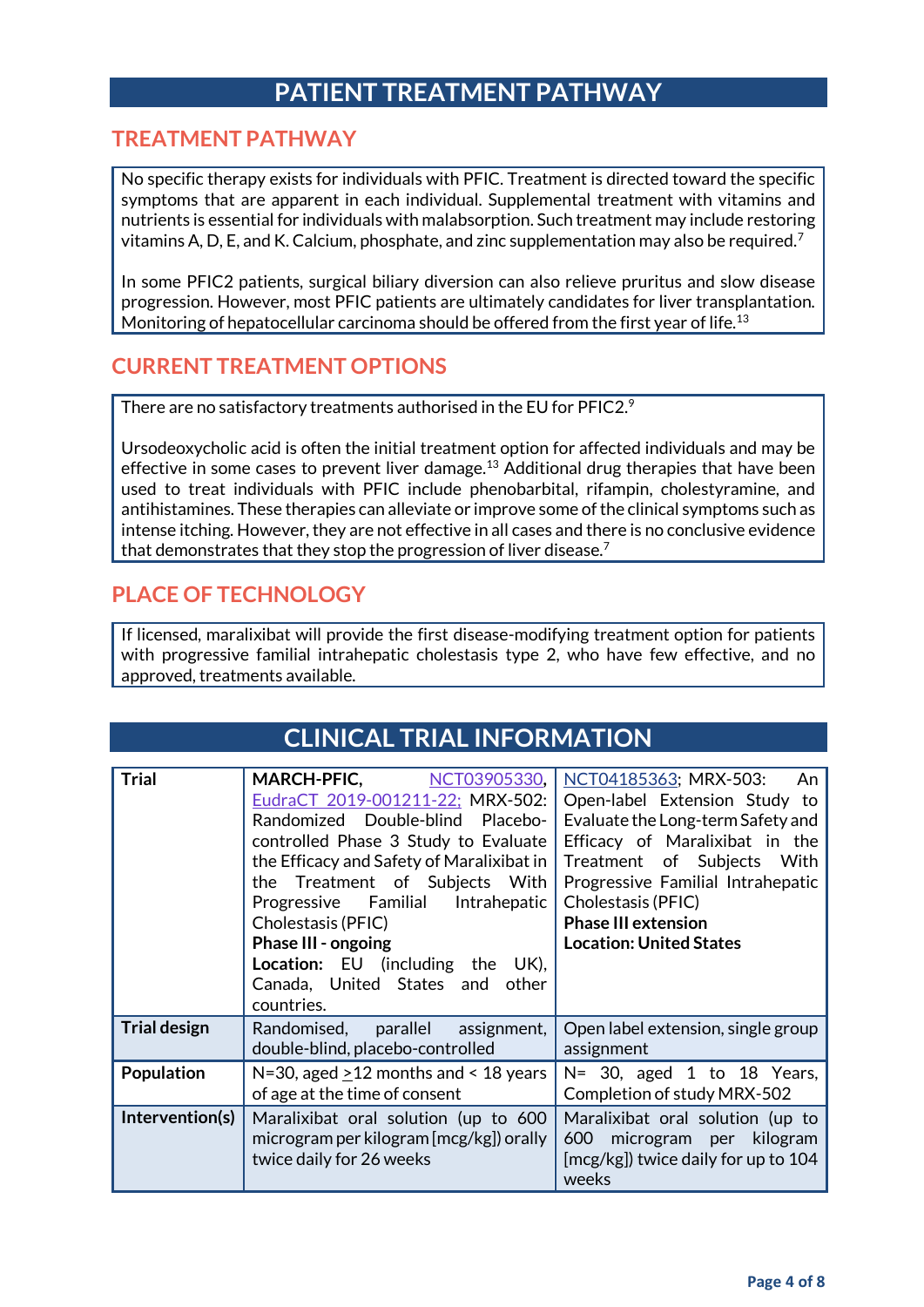| Comparator(s)                | Matched placebo                                                                                                                                                                                                                          | None                                                                                                                                                                                |
|------------------------------|------------------------------------------------------------------------------------------------------------------------------------------------------------------------------------------------------------------------------------------|-------------------------------------------------------------------------------------------------------------------------------------------------------------------------------------|
| Outcome(s)                   | Primary outcome(s):<br>Treatment response as measured by the<br>mean change in pruritus severity as<br>assessed by the Observer rated Itch<br>Reported Outcome (ItchRO [Obs])<br>Time frame: Between baseline and<br>week 15 through 26] | Primary outcome(s):<br>Incidence of Treatment Emergent<br>Adverse Events (TEAEs) during<br>the study [Time frame: From<br>baseline through<br>study<br>completion, up to 104 weeks] |
|                              | See trial record for full list of other<br>outcomes                                                                                                                                                                                      | See trial record for full list of<br>other outcomes                                                                                                                                 |
| <b>Results</b><br>(efficacy) |                                                                                                                                                                                                                                          |                                                                                                                                                                                     |
| <b>Results</b><br>(safety)   |                                                                                                                                                                                                                                          |                                                                                                                                                                                     |

| <b>Trial</b>                 | INDIGO, NCT02057718, EudraCT 2013-003833-14; Open Label Study of<br>the Efficacy and Long Term Safety of LUM001, an Apical Sodium-Dependent<br>Bile Acid Transporter Inhibitor (ASBTi), in the Treatment of Cholestatic Liver<br>Disease in Pediatric Patients With Progressive Familial Intrahepatic<br>Cholestasis<br>Phase II - ongoing<br>Location: EU countries (including UK) and the United States                                                                                                                                                                                                                                                                                                                                                                                               |
|------------------------------|---------------------------------------------------------------------------------------------------------------------------------------------------------------------------------------------------------------------------------------------------------------------------------------------------------------------------------------------------------------------------------------------------------------------------------------------------------------------------------------------------------------------------------------------------------------------------------------------------------------------------------------------------------------------------------------------------------------------------------------------------------------------------------------------------------|
| <b>Trial design</b>          | Open label, single group assignment                                                                                                                                                                                                                                                                                                                                                                                                                                                                                                                                                                                                                                                                                                                                                                     |
| Population                   | N=33, aged 12 months to 18 years, diagnosis of PFIC. This includes:<br>19 nt-PFIC2 (matching expected indication)<br>6 truncating-PFIC2<br>8 PFIC1                                                                                                                                                                                                                                                                                                                                                                                                                                                                                                                                                                                                                                                      |
| Intervention(s)              | Maralixibat escalated up to 280mcg per kg once daily or 280mcg/kg BID. <sup>21</sup>                                                                                                                                                                                                                                                                                                                                                                                                                                                                                                                                                                                                                                                                                                                    |
| Comparator(s)                | None                                                                                                                                                                                                                                                                                                                                                                                                                                                                                                                                                                                                                                                                                                                                                                                                    |
| Outcome(s)                   | Primary outcome(s):<br>To evaluate the Safety and Tolerability of LUM001 in Pediatric Participants<br>with Progressive Familial Intrahepatic Cholestasis (PFIC) [Time frame: from<br>start of study treatment until Weeks 13 and 48]<br>See trial record for full list of other outcomes.                                                                                                                                                                                                                                                                                                                                                                                                                                                                                                               |
| <b>Results</b><br>(efficacy) | The mean (SD) serum Bile Acid (sBA) reduction at week 13 was 29 µmol/L<br>and sBA reduction at week 48 was 59 µmol/L. Six patients experienced sBA<br>normalization (≤8.5 µmol/L) or reduction from baseline by ≥70% and ItchRO<br>of 0 or improvement $\geq 1.0$ point (responders).<br>After 48 and 72 weeks of treatment height z-score mean change from<br>baseline was 0.55 (0.33) and 0.61 (0.23) in responders, compared to $-0.29$<br>$(0.52)$ and -0.59 (0.73) in non- or partial responders ( $p < 0.05$ ).<br>Weight z-score mean change from baseline was 0.42 (0.29) and 0.32 (0.25) in<br>responders and -0.29 (0.30) and -0.37 (0.51) in non-or partial responders (p<br>< 0.05). Statistically significant differences were seen at 24 weeks of<br>treatment and onwards. <sup>21</sup> |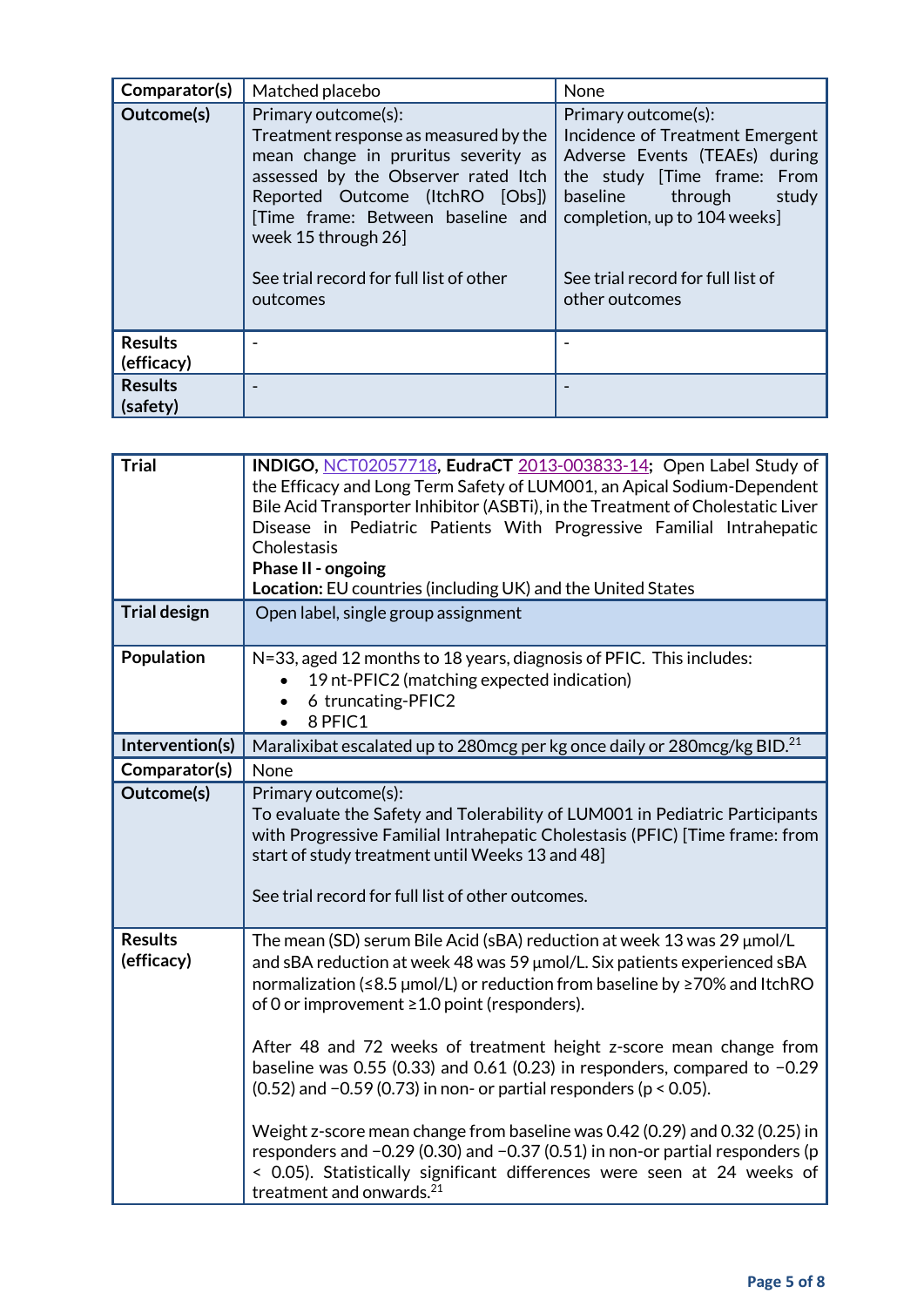Treatment emergent adverse events (TEAEs) were reported in all patients, 22 related to maralixibat, 15 had serious TEAEs, one led to discontinuation. The most frequent TEAEs were pyrexia, diarrhoea, cough and abdominal pain. $^{21}$ 

# **ESTIMATED COST**

The cost of maralixibat is not yet known.

# **RELEVANT GUIDANCE**

#### **NICE GUIDANCE**

No relevant guidance identified.

#### **NHS ENGLAND (POLICY/COMMISSIONING) GUIDANCE**

- NHS England. 2013/14 NHS Standard Contract: Specialist Liver Disease Service (Children). E03/S(HSS)/d.
- NHS England. 2013/14 NHS Standard Contract: Metabolic Disorders (Children). E06/S/b.
- NHS England. 2013/14 NHS Standard Contract for Liver Disease (Children). E03/S(HSS)/a.
- NHS England. Standard Contract Paediatric Medicine: Gastroenterology, Hepatology and Nutrition. E03/S/c

#### **OTHER GUIDANCE**

 European Association for the Study of the Liver (EASL). EASL Clinical Practice Guidelines on the Management of Cholestatic Liver Diseases. 2009.<sup>22</sup>

# **ADDITIONAL INFORMATION**

Mirum Pharmaceuticals did not enter information about this technology onto the UK PharmaScan database; the primary source of information for UK horizon scanning organisations on new medicines in development. As a result, the NIHR Innovation Observatory has had to obtain data from other sources. UK PharmaScan is an essential tool to support effective NHS forward planning; allowing more effective decision making and faster uptake of innovative new medicines for patients who could benefit. We urge pharmaceutical companies to use UK PharmaScan so that we can be assured of up-to-date, accurate and comprehensive information on new medicines.

#### **REFERENCES**

- 1 Clinicaltrials.gov. *MRX-502: Randomized Double-blind Placebo-controlled Phase 3 Study to Evaluate the Efficacy and Safety of Maralixibat in the Treatment of Subjects With Progressive Familial Intrahepatic Cholestasis (PFIC)*. *Trial ID: NCT03905330*. 2019. Status: Recruiting. Available from: <https://clinicaltrials.gov/ct2/show/study/NCT03905330> [Accessed 14 Feb 2020].
- 2 Clinicaltrials.gov. Open Label Study to Evaluate Efficacy and Long Term Safety of LUM001 in the Treatment of Cholestatic Liver Disease in Patients With Progressive Familial Intrahepatic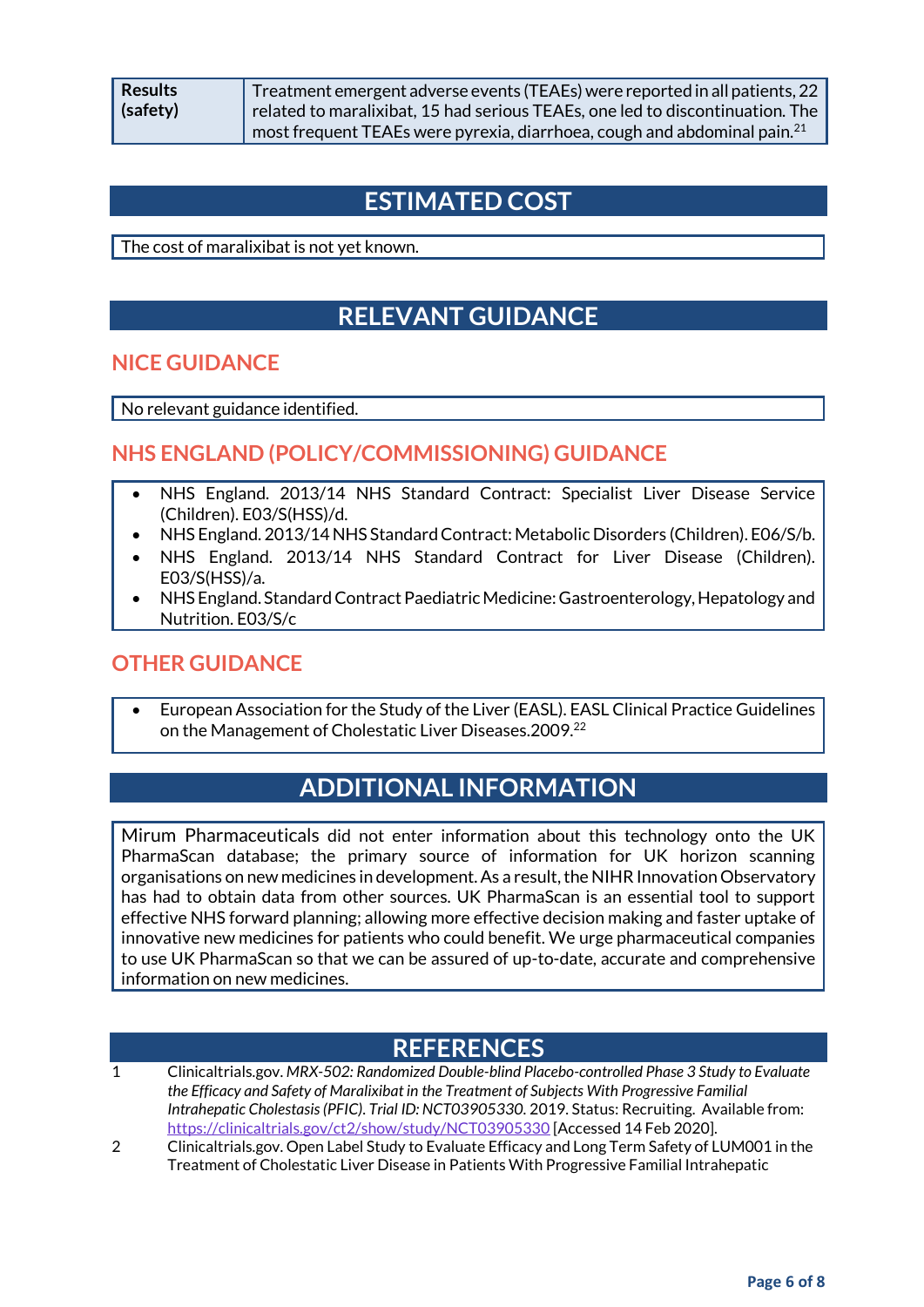Cholestasis (INDIGO). *Trial ID: NCT02057718,*. 2014. Available from: [https://clinicaltrials.gov/ct2/show/NCT02057718.](https://clinicaltrials.gov/ct2/show/NCT02057718) [Accessed 14 Feb 2020].

- 3 Clinicaltrials.gov. An Extension Study of Maralixibat in Patients With Progressive Familial Intrahepatic Cholestasis (PFIC). *Trial ID: NCT04185363*. 2019. Available from: [https://clinicaltrials.gov/ct2/show/NCT04185363.](https://clinicaltrials.gov/ct2/show/NCT04185363) [Accessed 14 Feb 2020].
- 4 Clinicaltrials.gov. MRX-800: A Long-Term Safety Study of Maralixibat in the Treatment of Cholestatic Liver Disease in Subjects Who Previously Participated in a Maralixibat Study (MERGE). *Trial ID: NCT04168385*. 2019. Available from: [https://clinicaltrials.gov/ct2/show/NCT04168385.](https://clinicaltrials.gov/ct2/show/NCT04168385) [Accessed 14 Feb 2020].
- 5 Mirum pharma. *Programs.* Available from[: https://mirumpharma.com/programs/](https://mirumpharma.com/programs/) [Accessed 14 Feb 2020].
- 6 EU Clinical Trials Register. *OPEN LABEL STUDY OF THE EFFICACY AND LONG TERM SAFETY OF LUM001, AN APICAL SODIUM-DEPENDENT BILE ACID TRANSPORTER INHIBITOR (ASBTi), IN THE TREATMENT OF CHOLESTATIC LIVER DISEASE IN PEDIATRIC PATIENTS WITH PROGRESSIVE FAMILIAL INTRAHEPATIC CHOLESTASIS.* 2013. Available from: <https://www.clinicaltrialsregister.eu/ctr-search/trial/2013-003833-14/GB> [Accessed 20 May 2020]
- 7 National Organization of Rare Disorders. *Low Gamma-GT Familial Intrahepatic Cholestasis.* 2011. Available from[: https://rarediseases.org/rare-diseases/low-gamma-gt-familial-intrahepatic](https://rarediseases.org/rare-diseases/low-gamma-gt-familial-intrahepatic-cholestasis/)[cholestasis/](https://rarediseases.org/rare-diseases/low-gamma-gt-familial-intrahepatic-cholestasis/) [Accessed 14 Feb 2020].
- 8 Healio. *Maralixibat bile acid inhibitor enters phase 3 trial for pediatric PFIC.* 2019. Available from: [https://www.healio.com/hepatology/autoimmune-cholestatic-biliary](https://www.healio.com/hepatology/autoimmune-cholestatic-biliary-diseases/news/online/%7B27463319-46ff-4560-a999-0f0251ae0b9e%7D/maralixibat-bile-acid-inhibitor-enters-phase-3-trial-for-pediatric-pfic)[diseases/news/online/%7B27463319-46ff-4560-a999-0f0251ae0b9e%7D/maralixibat-bile](https://www.healio.com/hepatology/autoimmune-cholestatic-biliary-diseases/news/online/%7B27463319-46ff-4560-a999-0f0251ae0b9e%7D/maralixibat-bile-acid-inhibitor-enters-phase-3-trial-for-pediatric-pfic)[acid-inhibitor-enters-phase-3-trial-for-pediatric-pfic](https://www.healio.com/hepatology/autoimmune-cholestatic-biliary-diseases/news/online/%7B27463319-46ff-4560-a999-0f0251ae0b9e%7D/maralixibat-bile-acid-inhibitor-enters-phase-3-trial-for-pediatric-pfic) [Accessed 13 Mar 2020]
- 9 European Medicines Agency. *EU/3/13/1216.* 2019. Available from: <https://www.ema.europa.eu/en/medicines/human/orphan-designations/eu3131216> [Accessed 13 Mar 2020]
- 10 CISION. *Shire Receives FDA Breakthrough Therapy Designation for SHP621 and SHP625, Investigational Products for Rare Gastrointestinal Conditions.* 2016. Available from: [https://www.prnewswire.com/news-releases/shire-receives-fda-breakthrough-therapy](https://www.prnewswire.com/news-releases/shire-receives-fda-breakthrough-therapy-designation-for-shp621-and-shp625-investigational-products-for-rare-gastrointestinal-conditions-582662891.html)[designation-for-shp621-and-shp625-investigational-products-for-rare-gastrointestinal](https://www.prnewswire.com/news-releases/shire-receives-fda-breakthrough-therapy-designation-for-shp621-and-shp625-investigational-products-for-rare-gastrointestinal-conditions-582662891.html)[conditions-582662891.html](https://www.prnewswire.com/news-releases/shire-receives-fda-breakthrough-therapy-designation-for-shp621-and-shp625-investigational-products-for-rare-gastrointestinal-conditions-582662891.html) [Accessed 14 Feb 2020].
- 11 Clinicaltrials.gov. *LUM001 OR Maralixibat | Phase 2, 3.* 2020. Available from: [https://clinicaltrials.gov/ct2/results?term=LUM001+OR+Maralixibat&age\\_v=&gndr=&type=&rsl](https://clinicaltrials.gov/ct2/results?term=LUM001+OR+Maralixibat&age_v=&gndr=&type=&rslt=&phase=1&phase=2&Search=Apply) [t=&phase=1&phase=2&Search=Apply](https://clinicaltrials.gov/ct2/results?term=LUM001+OR+Maralixibat&age_v=&gndr=&type=&rslt=&phase=1&phase=2&Search=Apply) [Accessed 13 Mar 2020]
- 12 Jacquemin E. Progressive familial intrahepatic cholestasis. *Clinics and Research in Hepatology and Gastroenterology*. 2012 2012/09/01/;36:S26-S35. Available from: https://doi.org/10.1016/S2210- 7401(12)70018-9.
- 13 Orphanet. *Progressive familial intrahepatic cholestasis.* 2011. Available from: [https://www.orpha.net/consor/cgi-bin/OC\\_Exp.php?Lng=EN&Expert=172](https://www.orpha.net/consor/cgi-bin/OC_Exp.php?Lng=EN&Expert=172) [Accessed 14 Feb 2020].
- 14 Morris AL, Bukauskas K, Sada RE, Shneider BL. Byler Disease: Early Natural History. *Journal of pediatric gastroenterology and nutrition*. 2015;60(4). Available from: [https://journals.lww.com/jpgn/Fulltext/2015/04000/Byler\\_Disease\\_\\_Early\\_Natural\\_History.12.a](https://journals.lww.com/jpgn/Fulltext/2015/04000/Byler_Disease__Early_Natural_History.12.aspx) [spx.](https://journals.lww.com/jpgn/Fulltext/2015/04000/Byler_Disease__Early_Natural_History.12.aspx)
- 15 Ashley Mehl HB, Maria-Stella Serrano, Gretchen Galliano, Trevor W Reichman. Liver transplantation and the management of progressive familial intrahepatic cholestasis in children. *World Journal of Transplantation*. 2016; 6(2): 278-290. Available from: [https://doi.org/10.5500/wjt.v6.i2.278.](https://doi.org/10.5500/wjt.v6.i2.278)
- 16 Al Mehaidib A, Al Shahrani A. 1381 PROGRESSIVE FAMILIAL INTRAHEPATIC CHOLESTASIS IN ARABS. *Journal of Hepatology*. 2013 2013/04/01/;58:S555-S6. Available from: https://doi.org/10.1016/S0168-8278(13)61380-X.
- 17 van Wessel DBE, Thompson RJ, Gonzales E, Jankowska I, Sokal E, Grammatikopoulos T, et al. Genotype correlates with the natural history of severe bile salt export pump deficiency. *Journal of Hepatology*. 2020 2020/02/20/. Available from: [https://doi.org/10.1016/j.jhep.2020.02.007.](https://doi.org/https:/doi.org/10.1016/j.jhep.2020.02.007)
- 18 NHS Digital. *Hospital Episode Statistics for England. Admitted Patient Care statistics, 2018-19*. Available from[: https://digital.nhs.uk/data-and-information/publications/statistical/hospital](https://digital.nhs.uk/data-and-information/publications/statistical/hospital-admitted-patient-care-activity/2018-19)[admitted-patient-care-activity/2018-19](https://digital.nhs.uk/data-and-information/publications/statistical/hospital-admitted-patient-care-activity/2018-19)
- 19 Medscape. *Progressive Familial Intrahepatic Cholestasis.* 2017. Available from: <https://emedicine.medscape.com/article/932794-overview> [Accessed 13 Mar 2020]